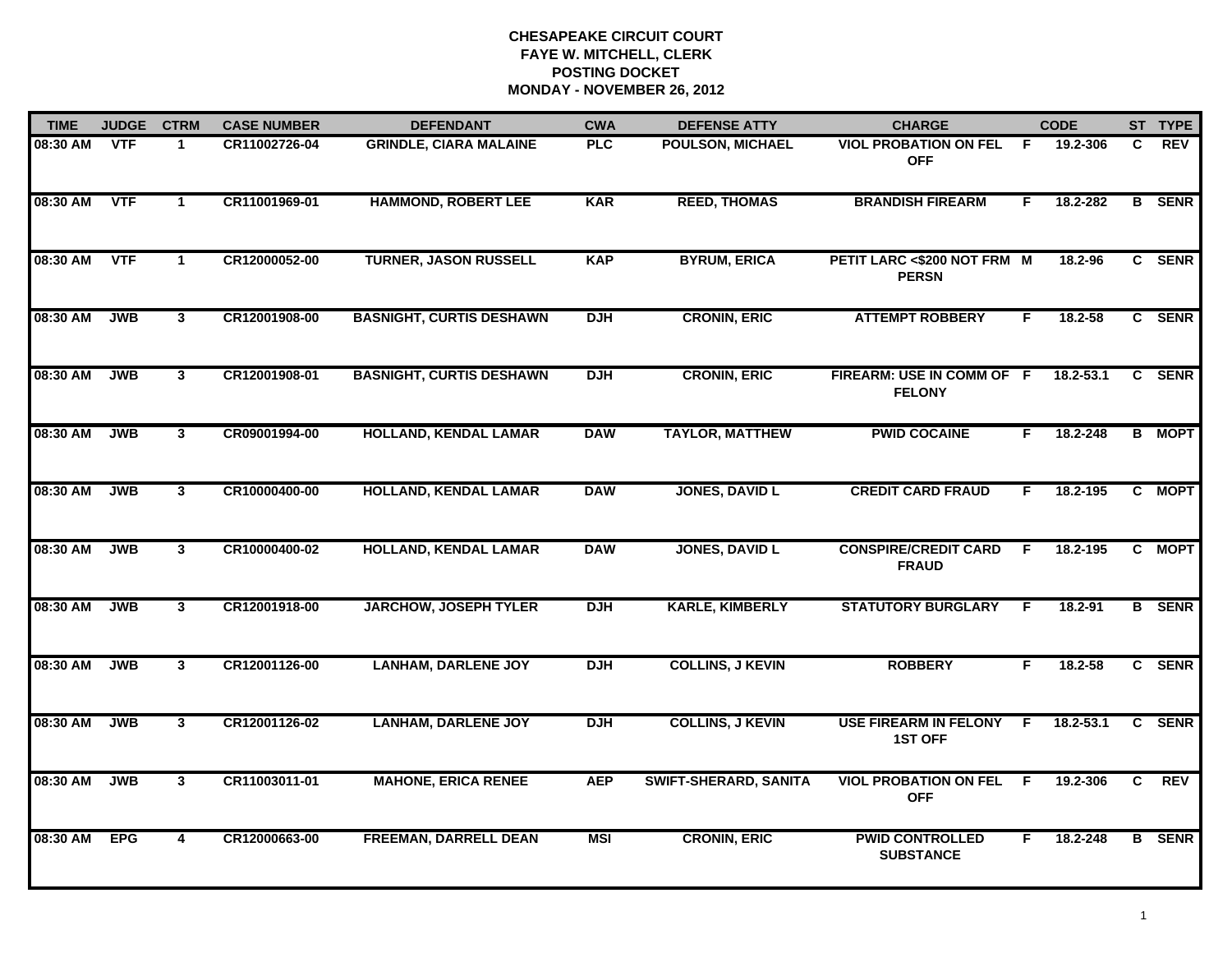| <b>TIME</b>   | <b>JUDGE</b> | <b>CTRM</b>             | <b>CASE NUMBER</b> | <b>DEFENDANT</b>                 | <b>CWA</b> | <b>DEFENSE ATTY</b>       | <b>CHARGE</b>                                   |     | <b>CODE</b>    |                         | ST TYPE         |
|---------------|--------------|-------------------------|--------------------|----------------------------------|------------|---------------------------|-------------------------------------------------|-----|----------------|-------------------------|-----------------|
| 08:30 AM      | <b>BHK</b>   | 4                       | CR12000485-00      | <b>JACKSON, TABITHA KATRINA</b>  | <b>CPO</b> | Buyrn, Richard L.         | <b>GRAND LARCENY</b>                            | F.  | 18.2-95        | в                       | <b>SENR</b>     |
| 08:30 AM      | <b>BHK</b>   | $\overline{\mathbf{4}}$ | CR12000485-01      | <b>JACKSON, TABITHA KATRINA</b>  | CPO        | Buyrn, Richard L.         | POSS SCH I OR II CONT SUB F                     |     | 18.2-250       |                         | <b>B</b> SENR   |
| 08:30 AM      | BHK          | $\overline{\mathbf{4}}$ | CR12001309-01      | <b>RAMIREZ, DAVID GREGORY</b>    | <b>SNS</b> | Reed, B. Thomas           | <b>AGG SEX BATTERY: VICTIM F</b><br>$<$ 13 YR   |     | 18.2-67.3      |                         | C SENR          |
| 08:30 AM MATA |              | 5                       | CR12001850-00      | <b>DARDEN, CAROLYN A</b>         | CRG        | <b>KARLE, KIMBERLY</b>    | <b>GRAND LARCENY</b>                            | F.  | $18.2 - 95$    |                         | C SENR          |
| 08:30 AM      | <b>MATA</b>  | 5                       | CR12001636-00      | <b>DARDEN, CAROLYN ANN</b>       | CRG        | <b>TAYLOR, MATTHEW</b>    | <b>GRAND LARCENY</b>                            | F   | $18.2 - 95$    |                         | C SENR          |
| 08:30 AM      | <b>MATA</b>  | 5                       | CR11000524-00      | <b>KUBE, PAUL HERBERT; JR</b>    | <b>AHM</b> | <b>BLACK, HUGH E; III</b> | <b>POSS COCAINE</b>                             | F.  | 18.2-250       | в                       | $\overline{DD}$ |
| 08:30 AM      | <b>MATA</b>  | 5                       | CR12001646-00      | <b>LEEDOM, MICHAEL ALEXANDER</b> | <b>AHM</b> | <b>ROOF, TIMOTHY</b>      | <b>PWID MARIJUANA</b>                           |     | $F$ 18.2-248.1 | $\overline{B}$          | <b>UA</b>       |
| 08:30 AM MATA |              | 5                       | CR12001448-00      | <b>REESE, ANTHONY TYRONE</b>     | <b>CRG</b> | <b>CRONIN, ERIC</b>       | <b>GRAND LARCENY</b>                            | F.  | 18.2-95        |                         | <b>B</b> SENR   |
| 08:30 AM      | <b>MATA</b>  | 5                       | CR12001759-02      | <b>SHOUP, WILLIAM C</b>          | CRG        | <b>TITTER, JENNIFER</b>   | <b>OBTAIN MONEY BY FALSE</b><br><b>PRETENSE</b> | - F | 18.2-178       |                         | <b>B</b> SENR   |
| 08:30 AM      | <b>RDS</b>   | 6                       | CR12001904-01      | <b>CAMERON, LADARIUS M</b>       | <b>MLK</b> | <b>KARLE, KIMBERLY</b>    | <b>CONSPIRE - GRAND</b><br><b>LARCENY</b>       | F   | $18.2 - 95$    |                         | C SENR          |
| 08:30 AM      | <b>RDS</b>   | 6                       | CR12001904-00      | <b>CAMERON, LADARIUS MARQUIS</b> | <b>MLK</b> | <b>KARLE, KIMBERLY</b>    | <b>GRAND LARCENY</b>                            | F.  | 18.2-95        |                         | C SENR          |
| 08:30 AM      | <b>RDS</b>   | 6                       | CR12001866-00      | <b>HALL, MATTHEW S</b>           | <b>MSI</b> | <b>DORSK, CHAD</b>        | <b>POSS AMPHETAMINE</b>                         | F.  | 18.2-250       | $\overline{\mathbf{B}}$ | $\overline{DD}$ |
| 08:30 AM      | <b>RDS</b>   | 6                       | CR12002558-00      | <b>HOLLOWAY, KENDRA LATRICE</b>  | <b>ANM</b> | Buyrn, William E.         | <b>VIOL PROBATION ON FEL</b><br><b>OFF</b>      | -F  | 19.2-306       | C.                      | REV             |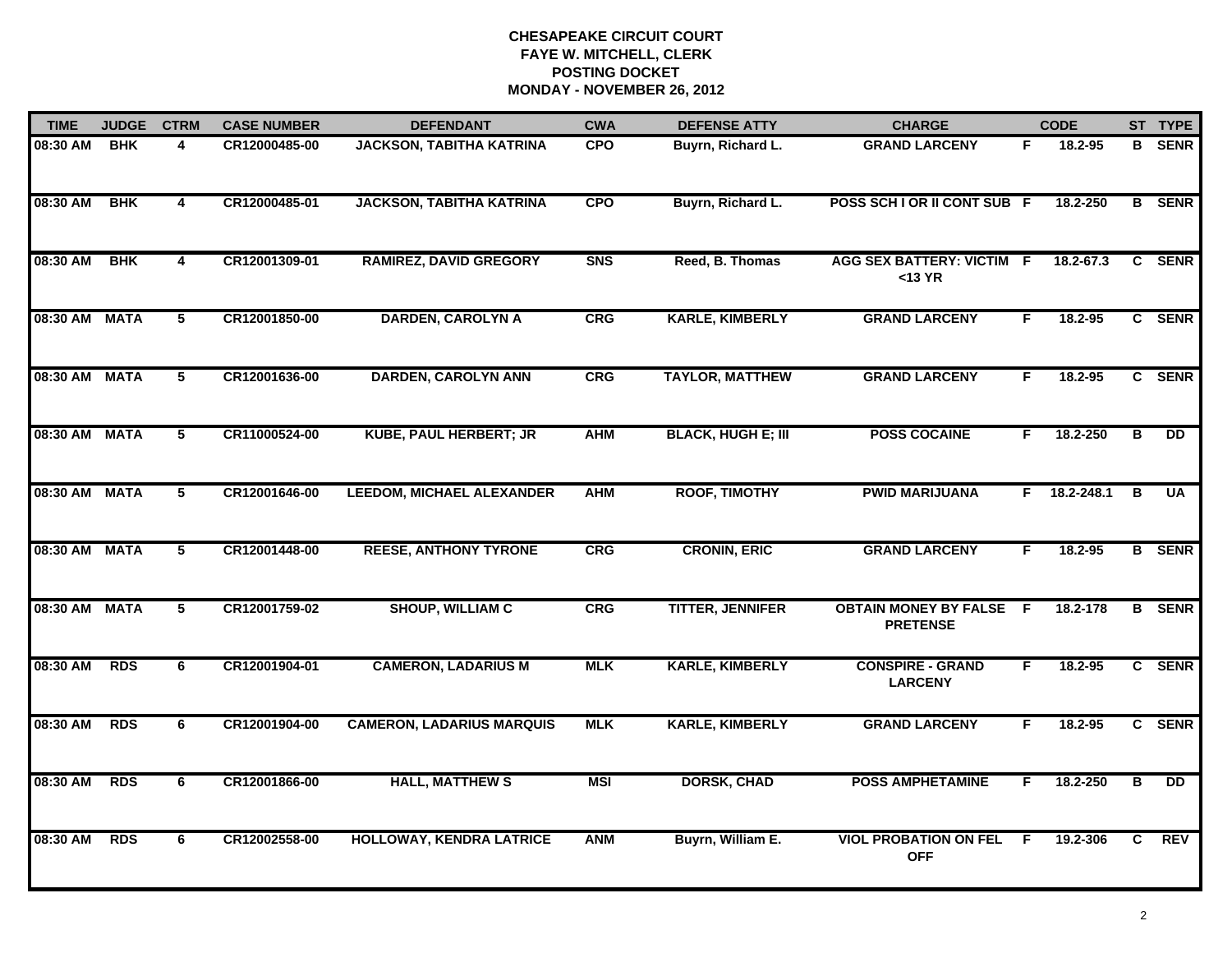| <b>TIME</b> | <b>JUDGE</b> | <b>CTRM</b>    | <b>CASE NUMBER</b> | <b>DEFENDANT</b>                  | <b>CWA</b> | <b>DEFENSE ATTY</b>          | <b>CHARGE</b>                                |                | <b>CODE</b>  |                | ST TYPE       |
|-------------|--------------|----------------|--------------------|-----------------------------------|------------|------------------------------|----------------------------------------------|----------------|--------------|----------------|---------------|
| 08:30 AM    | <b>RDS</b>   | 6              | CR12001998-00      | <b>MITCHELL, TRAVIS</b>           | <b>MSI</b> | SWIFT-SHERROD, SANITA        | <b>STATUTORY BURGLARY</b>                    | F.             | 18.2-91      |                | <b>B</b> SENR |
| 08:30 AM    | <b>RDS</b>   | 6              | CR12001998-01      | <b>MITCHELL, TRAVIS</b>           | <b>MSI</b> | <b>SWIFT-SHERROD, SANITA</b> | <b>GRAND LARCENY</b>                         | F              | 18.2-95      |                | <b>B</b> SENR |
| 08:30 AM    | <b>RDS</b>   | 6              | CR12002653-00      | PETTY, DONTA DEMETRIUS            | <b>ANM</b> | Stowe, Randolph D.           | VIOL GOOD BEHAV ON FEL F<br><b>OFF</b>       |                | 19.2-306     | C              | <b>REV</b>    |
| 08:30 AM    | RDS          | 6              | CR11000699-01      | SMITH, KRYSSEAN ROMAN             | <b>ANM</b> | Stowe, Randolph D.           | <b>VIOL PROBATION ON FEL</b><br><b>OFF</b>   | F.             | 19.2-306     | C.             | <b>REV</b>    |
| 09:30 AM    | <b>JWB</b>   | $\overline{2}$ | CR12002966-00      | HUX, JONATHAN                     |            |                              | <b>POSS MARIJUANA</b>                        | М              | 18.2-250.1   |                | S ADAT        |
| 09:30 AM    | <b>JWB</b>   | $\overline{2}$ | CR12002967-00      | <b>JONES, VERNON L; JR</b>        |            |                              | <b>POSS MARIJUANA</b>                        |                | M 18.2-250.1 |                | S ADAT        |
| 09:30 AM    | <b>JWB</b>   | $\mathbf{2}$   | CR12000445-02      | PICKETT, MICHAEL WHITNEY          | <b>TNH</b> |                              | <b>FAIL TO APPEAR</b>                        | М              | 18.2-456     |                | C ADAT        |
| 09:30 AM    | <b>JWB</b>   | $\mathbf{2}$   | CR12000445-00      | PICKETT, MICHAEL WHITNEY          | <b>TNH</b> |                              | <b>POSS MARIJUANA</b>                        |                | M 18.2-250.1 |                | S ADAT        |
| 09:30 AM    | <b>JWB</b>   | $\overline{2}$ | CR10001169-03      | <b>RANDOLPH, JOSEPH BROOKS</b>    |            |                              | <b>FAIL TO APPEAR;</b><br><b>CONTEMPT</b>    | М              | 18.2-456     |                | <b>B</b> ADAT |
| 09:30 AM    | <b>JWB</b>   | $\mathbf{2}$   | CR10001169-02      | <b>RANDOLPH, JOSEPH BROOKS</b>    |            |                              | <b>FTC SC RULE-ASAP</b>                      | М              | 18.2-456     |                | S ADAT        |
| 10:00 AM    | <b>VTF</b>   | $\mathbf{1}$   | CR12002927-00      | <b>BUTCHER, GINA</b>              | <b>ASA</b> |                              | <b>DISOBEY JUDGEMENT;</b><br><b>CONTEMPT</b> | $\overline{M}$ | 18.2-456     |                | <b>WSC</b>    |
| 10:00 AM    | <b>VTF</b>   | $\mathbf{1}$   | CR12002077-00      | <b>DAVIS, DAVID COLUMBUS; III</b> | <b>AWW</b> | <b>LUMABAN, ROMEO G</b>      | <b>PWID MARIJUANA</b>                        | F.             | 18.2-248.1   | $\overline{B}$ | <b>TRYL</b>   |
| 10:00 AM    | <b>VTF</b>   | $\mathbf 1$    | CR10000555-00      | <b>HUNTER, CLYDE EUGENE; JR</b>   | <b>DAW</b> | <b>GILCHRIST, KURT A</b>     | <b>MURDER</b>                                | F.             | 18.2-32      | C.             | <b>MOT</b>    |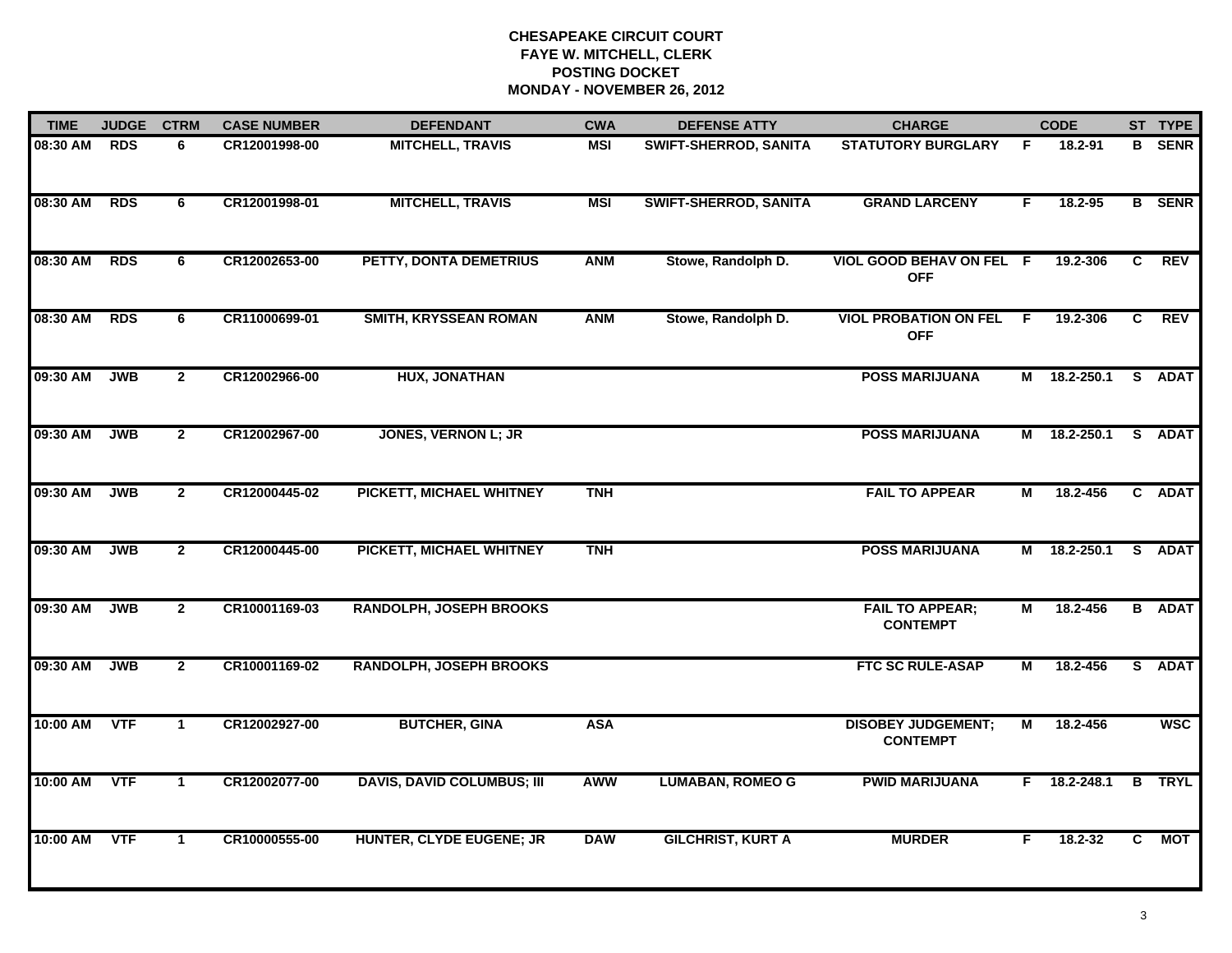| <b>TIME</b> | <b>JUDGE</b> | <b>CTRM</b>             | <b>CASE NUMBER</b> | <b>DEFENDANT</b>                 | <b>CWA</b> | <b>DEFENSE ATTY</b>       | <b>CHARGE</b>                                       |                | <b>CODE</b>     |                         | ST TYPE       |
|-------------|--------------|-------------------------|--------------------|----------------------------------|------------|---------------------------|-----------------------------------------------------|----------------|-----------------|-------------------------|---------------|
| 10:00 AM    | <b>VTF</b>   | $\blacktriangleleft$    | CR10000555-01      | HUNTER, CLYDE EUGENE; JR         | <b>DAW</b> | <b>GILCHRIST, KURT A</b>  | <b>USE FIREARM IN FELONY</b>                        | -F             | 18.2-53.1       | C                       | МОТ           |
| 10:00 AM    | <b>VTF</b>   | $\mathbf{1}$            | CR12002577-00      | <b>NETTLES, DAMARIOUS A</b>      | <b>ASA</b> | Karle, Kimberly E         | ATTEMPT OBTAIN DRUG BY F<br><b>FRAUD</b>            |                | 18.2-258.1      | B                       | <b>TRYL</b>   |
| 10:00 AM    | <b>VTF</b>   | $\mathbf 1$             | CR12002908-00      | PARKER, JAMAL AARON              | <b>ASA</b> | <b>KUNKLE, KENNETH M</b>  | <b>GRAND LARCENY</b>                                | F.             | 18.2-95         |                         | C TRYL        |
| 10:00 AM    | <b>BHK</b>   | 4                       | CR12002623-00      | <b>FITZPATRICK, APRIL MARIE</b>  | <b>MSI</b> | <b>TITTER, JENNIFER</b>   | <b>GRAND LARCENY</b>                                | F.             | $18.2 - 95$     |                         | <b>B</b> TRYL |
| 10:00 AM    | <b>BHK</b>   | 4                       | CR12002623-01      | <b>FITZPATRICK, APRIL MARIE</b>  | <b>MSI</b> | <b>TITTER, JENNIFER</b>   | <b>POSS ADDERALL</b>                                | F.             | 18.2-250        |                         | <b>B</b> TRYL |
| 10:00 AM    | <b>BHK</b>   | $\overline{\mathbf{4}}$ | CR12002623-02      | <b>FITZPATRICK, APRIL MARIE</b>  | <b>MSI</b> | <b>TITTER, JENNIFER</b>   | <b>POSS XANAX</b>                                   | $\overline{M}$ | 18.2-250        |                         | <b>B</b> TRYL |
| 10:00 AM    | BHK          | $\overline{\mathbf{4}}$ | CR12002457-00      | <b>HARRIS, JAMES ALBERT; III</b> | <b>KAP</b> | Reveley, H. K; JR         | <b>HABITUAL OFFENDER-</b><br><b>PRIOR OFF</b>       |                | $F$ B.46.2-357  | $\overline{\mathbf{B}}$ | <b>TRYL</b>   |
| 10:00 AM    | BHK          | $\overline{\mathbf{4}}$ | CR12002624-00      | <b>HUNT, HOWARD ALLEN</b>        | <b>MSI</b> | <b>TITTER, JENNIFER</b>   | <b>GRAND LARCENY</b>                                | F              | 18.2-95         |                         | <b>B</b> TRYL |
| 10:00 AM    | <b>BHK</b>   | 4                       | CR11002503-00      | <b>SWEGER, KYLE LESLIE</b>       | <b>CRG</b> | <b>BLACK, HUGH E; III</b> | <b>OBTAIN MONEY FALSE</b><br><b>PRET &gt;=\$200</b> | F.             | 18.2-178        | в                       | <b>TRYL</b>   |
| 10:00 AM    | <b>BHK</b>   | $\overline{4}$          | CR11002503-01      | <b>SWEGER, KYLE LESLIE</b>       | CRG        | <b>BLACK, HUGH E; III</b> | <b>OBTAIN MONEY FALSE</b><br><b>PRET &gt;=\$200</b> | F.             | 18.2-178        |                         | <b>B</b> TRYL |
| 10:00 AM    | <b>BHK</b>   | $\overline{\mathbf{4}}$ | CR11002503-02      | <b>SWEGER, KYLE LESLIE</b>       | <b>CRG</b> | <b>BLACK, HUGH E; III</b> | <b>OBTAIN MONEY FALSE</b><br><b>PRET &gt;=\$200</b> | F.             | 18.2-178        | B                       | <b>TRYL</b>   |
| 10:00 AM    | <b>BHK</b>   | $\overline{\mathbf{4}}$ | CR11002503-03      | <b>SWEGER, KYLE LESLIE</b>       | CRG        | <b>BLACK, HUGH E; III</b> | <b>STOLEN PROPRTY:</b><br>SELL/ETC >\$200           |                | $F$ 18.2-108.01 |                         | <b>B</b> TRYL |
| 10:00 AM    | <b>BHK</b>   | $\overline{\mathbf{4}}$ | CR11002503-04      | <b>SWEGER, KYLE LESLIE</b>       | <b>CRG</b> | <b>BLACK, HUGH E; III</b> | <b>STOLEN PROPRTY:</b><br>SELL/ETC >\$200           |                | F 18.2-108.01   |                         | <b>B</b> TRYL |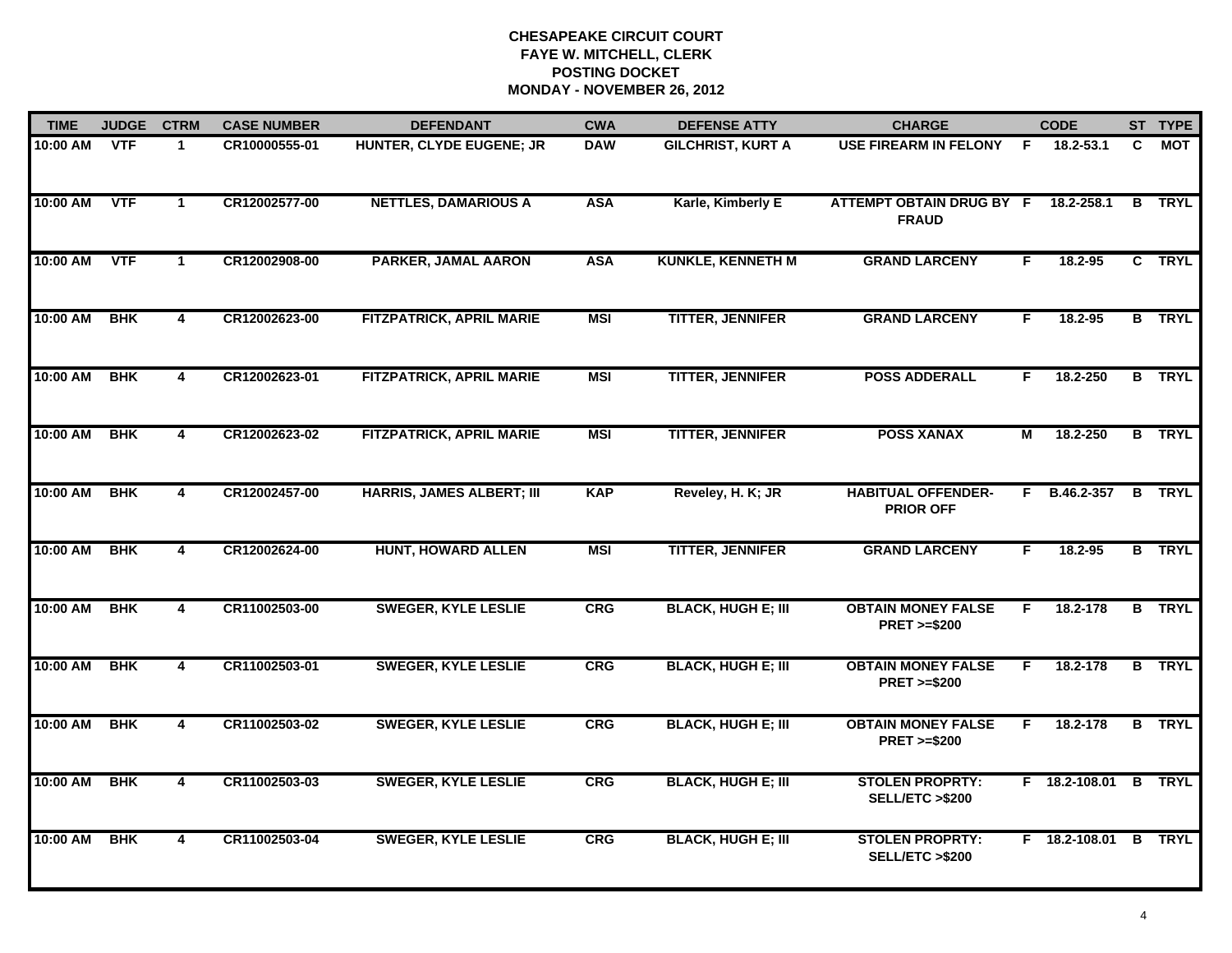| <b>TIME</b>   | <b>JUDGE</b> | <b>CTRM</b>    | <b>CASE NUMBER</b> | <b>DEFENDANT</b>                  | <b>CWA</b> | <b>DEFENSE ATTY</b>       | <b>CHARGE</b>                             |    | <b>CODE</b>    |              | ST TYPE       |
|---------------|--------------|----------------|--------------------|-----------------------------------|------------|---------------------------|-------------------------------------------|----|----------------|--------------|---------------|
| 10:00 AM      | <b>BHK</b>   | 4              | CR11002503-05      | <b>SWEGER, KYLE LESLIE</b>        | <b>CRG</b> | <b>BLACK, HUGH E; III</b> | <b>STOLEN PROPRTY:</b><br>SELL/ETC >\$200 |    | F 18.2-108.01  | B            | <b>TRYL</b>   |
| 10:00 AM      | <b>BHK</b>   | 4              | CR11002503-06      | <b>SWEGER, KYLE LESLIE</b>        | <b>CRG</b> | <b>BLACK, HUGH E; III</b> | <b>REC/BUY STOLEN GOODS</b><br>> \$200    | -F | 18.2-108       |              | <b>B</b> TRYL |
| 10:00 AM      | <b>BHK</b>   | $\overline{4}$ | CR11002503-07      | <b>SWEGER, KYLE LESLIE</b>        | CRG        | <b>BLACK, HUGH E; III</b> | <b>RECEIVING STOLEN GOODS F</b>           |    | 18.2-108       |              | <b>B</b> TRYL |
| 10:00 AM      | <b>BHK</b>   | 4              | CR11002503-08      | <b>SWEGER, KYLE LESLIE</b>        | CRG        | <b>BLACK, HUGH E</b>      | <b>REC/BUY STOLEN GOODS</b><br>> \$200    | -F | 18.2-108       |              | <b>B</b> TRYL |
| 10:00 AM MATA |              | 5              | CR07004386-00      | <b>ARTIS, LESTER LESHAWN</b>      | <b>CPO</b> | <b>WARREN KOZAK</b>       | <b>PWID MARIJUANA</b>                     |    | $F$ 18.2-248.1 | B            | <b>ROL</b>    |
| 10:00 AM MATA |              | 5              | CR12002284-00      | <b>HOWARD, CARLA DENISE</b>       | <b>CPO</b> | Ortiz, Kathleen A.        | <b>MALICIOUS WOUNDING</b>                 | F. | $18.2 - 51$    |              | C TRYL        |
| 10:00 AM MATA |              | 5              | CR12002104-00      | <b>JORDAN, SIMEON LONSDALE</b>    | <b>CPO</b> | <b>K KARLE</b>            | <b>PWID MARIJUANA</b>                     | F. | $18.2 - 248.1$ | $\mathbf{c}$ | <b>TRYL</b>   |
| 10:00 AM MATA |              | 5              | CR12002774-00      | <b>LANKFORD, HARRY LORENZO</b>    | <b>KMS</b> | Taylor, Matthew T; SR     | <b>GRAND LARCENY</b>                      | F  | 18.2-95        |              | C PLEA        |
| 10:00 AM MATA |              | 5              | CR12001566-00      | <b>SAWYER, CLYDE O'DELL</b>       | <b>KMS</b> | <b>DRAPER, ANTHONY</b>    | <b>LIC REV HAB OFFENDER</b>               | F  | B.46.2-357     | B            | <b>PLEA</b>   |
| 10:00 AM MATA |              | 5              | CR12001566-01      | <b>SAWYER, CLYDE O'DELL</b>       | <b>KMS</b> | <b>DRAPER, ANTHONY</b>    | <b>REC/BUY STOLEN GOODS</b><br><\$200     | M  | 18.2-108       |              | <b>B</b> PLEA |
| 10:00 AM MATA |              | 5              | CR12002750-00      | <b>SHARPE, JAZZMAINE SHONTELL</b> | <b>CPO</b> | <b>HOLDER, W</b>          | <b>GRAND LARCENY</b>                      | F. | 18.2-95        |              | <b>B</b> PLEA |
| 10:00 AM MATA |              | 5              | CR12002750-01      | <b>SHARPE, JAZZMAINE SHONTELL</b> | <b>CPO</b> | <b>HOLDER, W</b>          | <b>GRAND LARCENY</b>                      | F. | 18.2-95        |              | <b>B</b> PLEA |
| 10:00 AM MATA |              | 5              | CR12002750-02      | <b>SHARPE, JAZZMAINE SHONTELL</b> | <b>CPO</b> | <b>HOLDER, W</b>          | <b>GRAND LARCENY</b>                      | F  | 18.2-95        |              | <b>B</b> PLEA |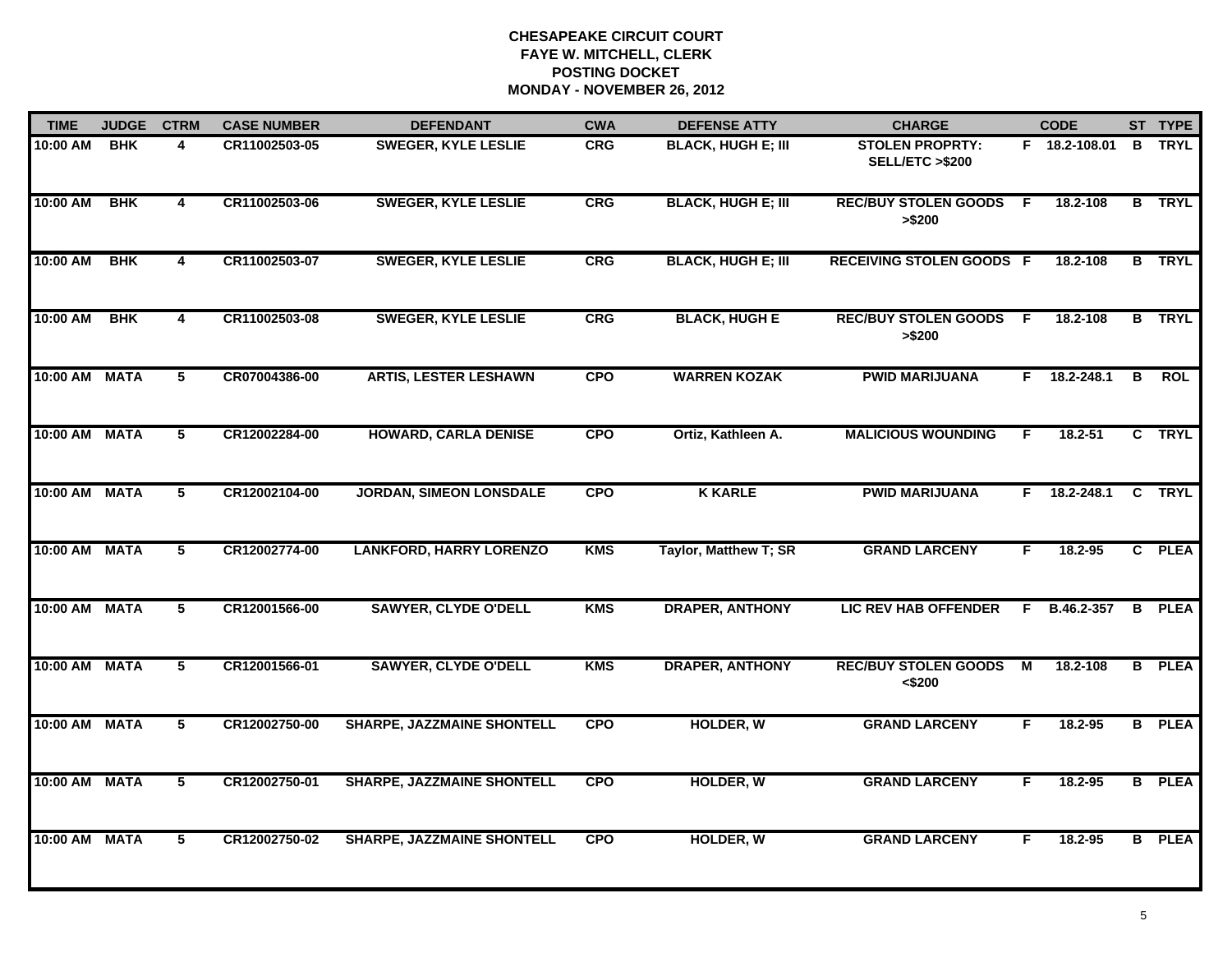| <b>TIME</b> | <b>JUDGE</b> | <b>CTRM</b> | <b>CASE NUMBER</b> | <b>DEFENDANT</b>                | <b>CWA</b> | <b>DEFENSE ATTY</b>           | <b>CHARGE</b>                                   |              | <b>CODE</b>   |    | ST TYPE     |
|-------------|--------------|-------------|--------------------|---------------------------------|------------|-------------------------------|-------------------------------------------------|--------------|---------------|----|-------------|
| 10:00 AM    | <b>MATA</b>  | 5.          | CR12002746-00      | <b>WARREN, RITA</b>             | <b>MLK</b> | TITTER, JENNIFER              | <b>POSS COCAINE</b>                             | F.           | 18.2-250      | B. | <b>PLEA</b> |
| 10:00 AM    | <b>MATA</b>  | 5           | CR10002272-00      | <b>WOODHOUSE, SANNITA N</b>     | <b>ANM</b> | <b>TAYLOR, MATTHEW T; Sr.</b> | <b>OBTAIN MONEY BY FALSE</b><br><b>PRETENSE</b> | -F.          | 18.2-178      |    | C MOPT      |
| 10:00 AM    | <b>EPG</b>   | <b>COA</b>  | CR12000705-00      | <b>BARNES, DARIUS RASHAWN</b>   | <b>ANM</b> | <b>CRONIN, ERIC T</b>         | <b>FIREARM:POSS BY NON-</b><br><b>VIOL FEL</b>  | F.           | 18.2-308.2    | C  | <b>TRYL</b> |
| 10:00 AM    | <b>EPG</b>   | <b>COA</b>  | CJ12000138-00      | IN RE JUVENILE APPEAL           | <b>DJW</b> | <b>MORRIS, DIALLO</b>         | <b>APPEAL - TRANSFER</b><br><b>HEARING</b>      | $\mathbf{C}$ | <b>NO DMV</b> | S. | <b>TRYL</b> |
| 10:00 AM    | <b>EPG</b>   | <b>COA</b>  | CR12002599-00      | <b>ROBERTS, WILLIAM L</b>       | <b>ANM</b> | LaBounty, Oksana V            | <b>CARNAL KNOW 13-14Y W/O</b><br><b>FORCE</b>   | -F           | 18.2-63       | B  | <b>TRYL</b> |
| 10:00 AM    | <b>EPG</b>   | <b>COA</b>  | CR12002473-00      | <b>WILLIAMS, ALEXANDER JOHN</b> | <b>DJW</b> | <b>MORRIS, DIALLO K</b>       | <b>SATUTORY BURGLARY</b>                        |              | $18.2 - 91$   | S. | <b>TRYL</b> |
| 10:00 AM    | <b>EPG</b>   | <b>COA</b>  | CR12002473-01      | <b>WILLIAMS, ALEXANDER JOHN</b> | <b>DJW</b> | <b>MORRIS, DIALLO</b>         | <b>GRAND LARCENY</b>                            | F.           | 18.2-95       | S. | <b>TRYL</b> |
| 10:00 AM    | <b>EPG</b>   | <b>COA</b>  | CR12002473-02      | <b>WILLIAMS, ALEXANDER JOHN</b> | <b>DJW</b> | <b>MORRIS, DIALLO</b>         | <b>LARCENY W/INTENT TO</b><br><b>SELL</b>       | F.           | 18.2-108.01   | S. | <b>TRYL</b> |